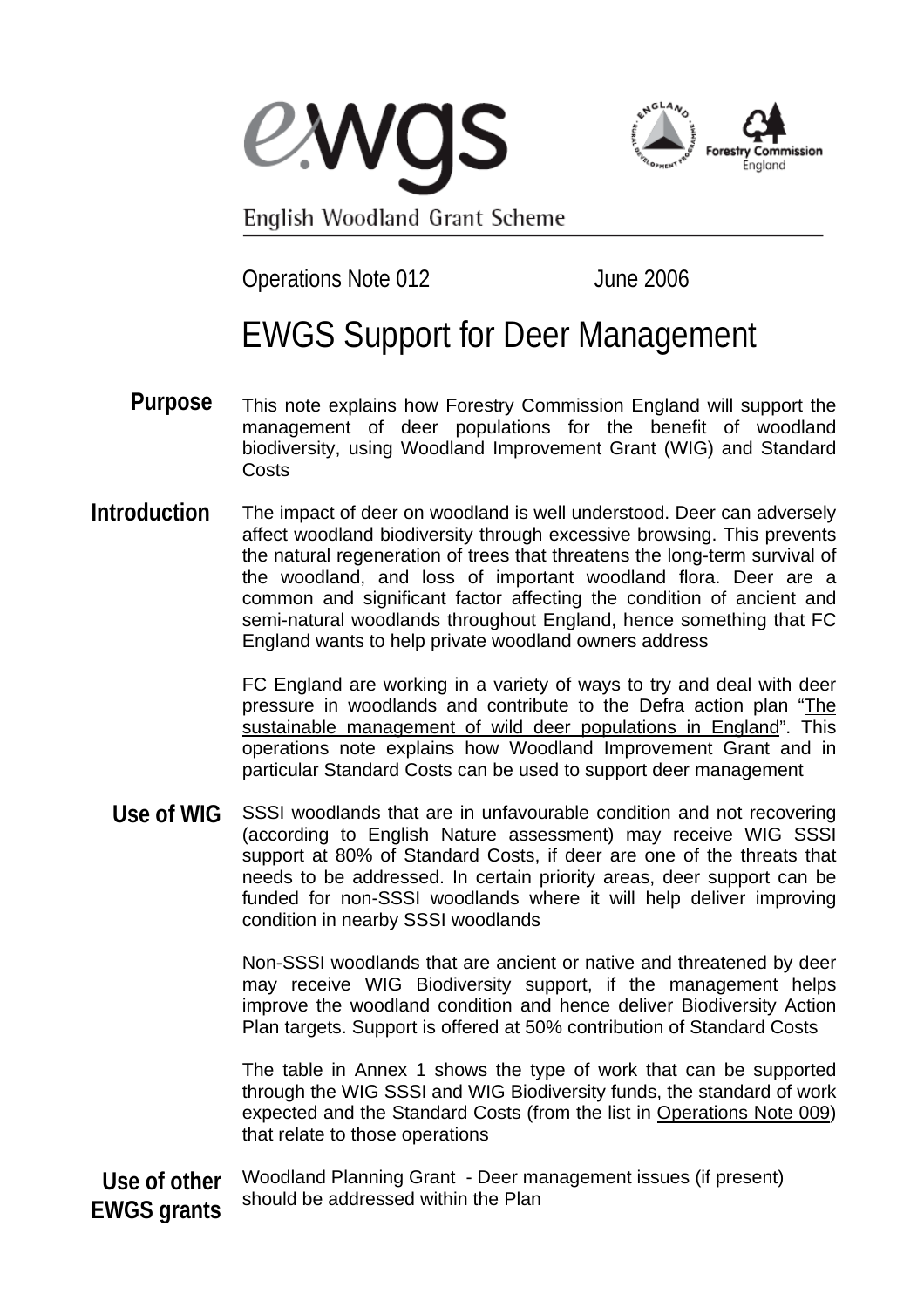Woodland Assessment Grant – ecological WAG can be used to support the production of a deer management plan in the format promulgated by the [Deer Initiative](http://www.thedeerinitiative.co.uk/html/downloads.htm)

Woodland Management Grant – the following deer related work can be considered as eligible operations: implementation of landscape scale, organised population management; participation in an effective deer management group; monitoring and responding to changes in deer populations

**Support** This Operations Note is supported by FC England National Office